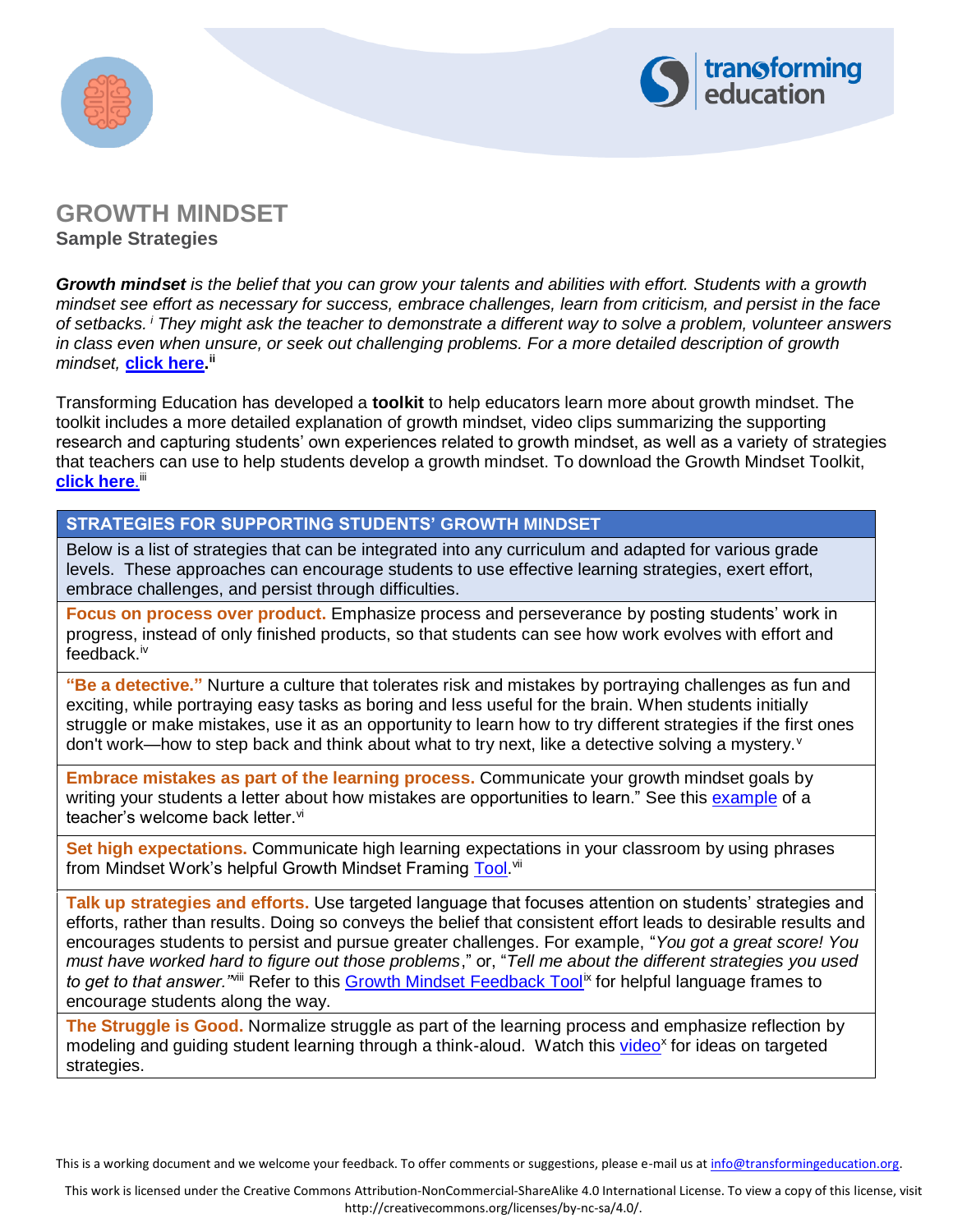



**Try a Different Way.** When students initially struggle or make mistakes, use that as an opportunity to teach students how to try different strategies if the first ones don't work. Invite them to step back and think about what to try next. For example, *"You tried to rework this sentence, but you still need more colorful detail to bring your story to life. Can you find a book that might give you ideas? Think of a book that helps you paint a picture in your mind."*

**I Believe You Can.** Use [wise critiques](https://sparq.stanford.edu/solutions/wise-critiques-help-students-succeed)<sup>xi</sup> when providing feedback to your students, pre-empting each feedback statement with the following: *"I'm giving you these comments because I have very high expectations and I know that you can reach them."*

**Effective Effort.** Work with students to assess their perceived level of learning and effective effort by using this [Effective Effort Rubric](https://www.mindsetworks.com/websitemedia/resources/effort-rubric-for-students.pdf)<sup>xii</sup> as their guide. Have students rate themselves first. Then, have a discussion about how you both rated the student's effort. Establish working goals about how the student can improve.

### **GRADE-SPECIFIC STANDALONE LESSONS & ACTIVITIES**

Below is a list of standalone lessons about growth mindset, categorized by grade levels. However, keep in mind that all the lessons are adaptable for students of different grade levels than those indicated.

#### **Elementary School**

- Teach students about the importance of trying new and challenging things [here.](https://www.mindsetkit.org/practices/ckjOuOKvRDdmsDTJ)<sup>xiii</sup>
- Assign mindset-related writing prompts [here.](https://www.mindsetkit.org/practices/VBCIHXxpJjmPQV8K)<sup>xiv</sup> Students' journal entries can help you and them see whether and how their mindsets shift over time.
- Explore a video series with accompanying activities about learning to have a growth mindset by visiting [The Mojo Show's Growth Mindset website.](https://ideas.classdojo.com/b/growth-mindset)<sup>xv</sup>
- Explore the difference between a growth and a fixed mindset using *The Day The Crayons Quit* for a guided discussion [here.](https://storage.googleapis.com/mindsetkit-upload/User_PswPrsVu/L2FwcGhvc3RpbmdfcHJvZC9ibG9icy9BRW5CMlVyLVJpM0pzQTg4azdTUGV4NjByMDg1aXN5TTdXaWdTTEItWHhuY0dmWnFMeVpoVW9TVHpaMkR0U0RWSnJOQVk2c0VWMXlaTEtfNk9Pb0pnV0RZa3FVaW5TNDRoUS5SZ3J5ZVdLYUNMOUp1aG8w) xvi

#### **Middle School and High School**

- Discuss an article about brain research with your students. The article can be found [here.](https://s3-us-west-1.amazonaws.com/mindset-net-site/FileCenter/52G3LTP08OVNI3G9NMI8.pdf)<sup>xvii</sup> Have students write a letter giving advice to a friend who is struggling based on what they learned from the article.
- Help students develop a growth mindset by learning about neuroscience. Watch this 2-minute [video](https://www.mindsetkit.org/topics/teaching-growth-mindset/explain-the-neuroscience)<sup>xviii</sup> together to guide your discussion.
- Study a novel about learning from loss and overcoming adversity. See [this list](https://www.edutopia.org/article/young-adult-novels-teach-growth-mindset-robert-ward) for sample books. xix
- Explore a growth mindset lesson plan developed by Khan Academy & PERTS [here.](https://www.mindsetkit.org/static/files/YCLA_LessonPlan_v10.pdf)<sup>xx</sup>

This is a working document and we welcome your feedback. To offer comments or suggestions, please e-mail us at [info@transformingeducation.org.](mailto:info@transformingeducation.org)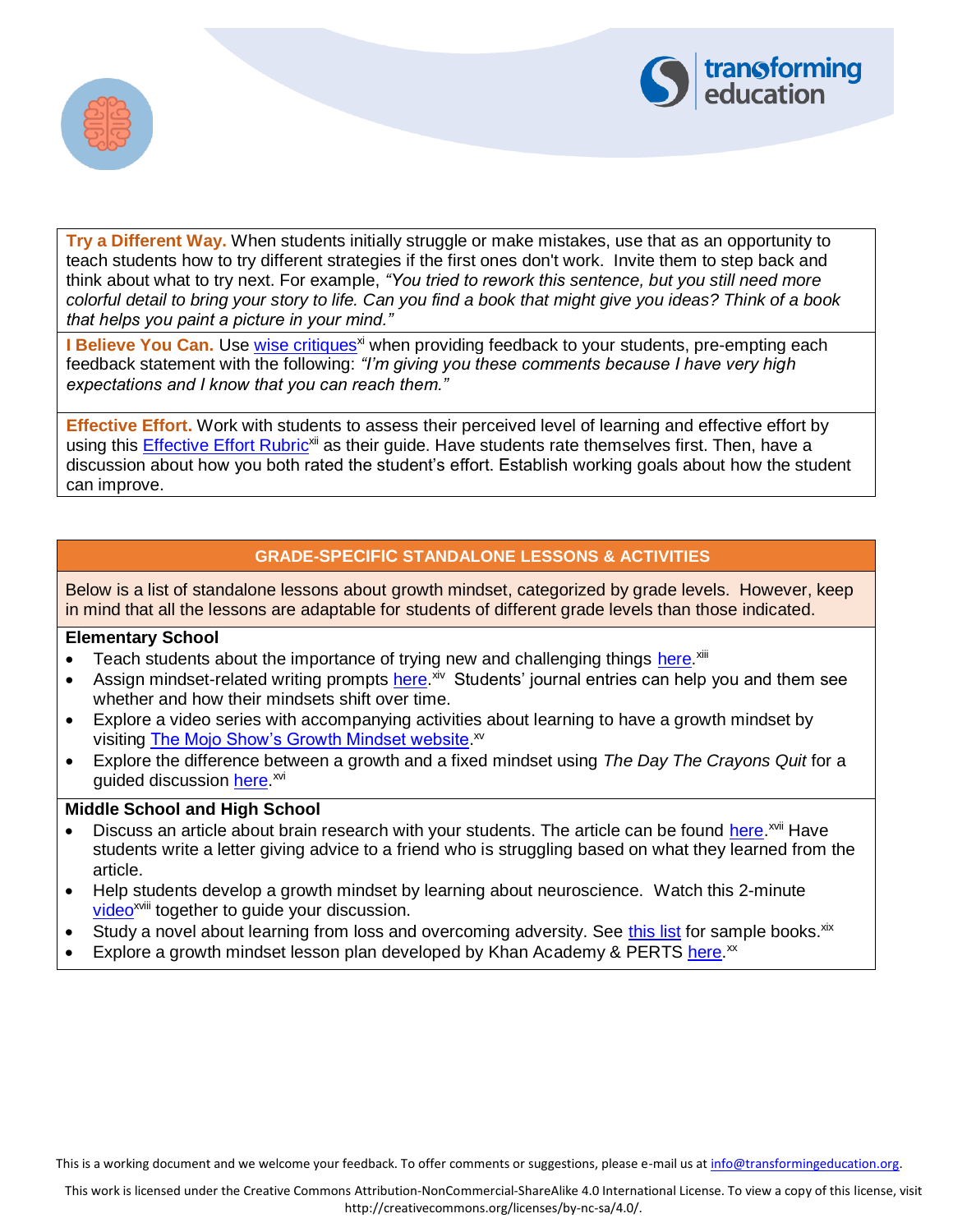



# **Growth Mindset: Additional Readings & Resources**

| <b>Readings</b>                                                                                                                                                                                                                                                                                                                                                                                                                                                                                                                                                                                                                                                                                                                                                                                                                                                                                                                                                                                          | <b>Videos</b>                                                                                                                                                                                                                                                                                                 | <b>Websites &amp; Other Learning</b>                                                                                                                                                                                                                                                                                                                    |
|----------------------------------------------------------------------------------------------------------------------------------------------------------------------------------------------------------------------------------------------------------------------------------------------------------------------------------------------------------------------------------------------------------------------------------------------------------------------------------------------------------------------------------------------------------------------------------------------------------------------------------------------------------------------------------------------------------------------------------------------------------------------------------------------------------------------------------------------------------------------------------------------------------------------------------------------------------------------------------------------------------|---------------------------------------------------------------------------------------------------------------------------------------------------------------------------------------------------------------------------------------------------------------------------------------------------------------|---------------------------------------------------------------------------------------------------------------------------------------------------------------------------------------------------------------------------------------------------------------------------------------------------------------------------------------------------------|
| <b>Even Geniuses Work Hard:</b><br>$\bullet$<br><b>Strategies for Developing a</b><br><b>Growth Mindsetxxi</b><br><b>The Power of Mistakes: Creating</b><br>$\bullet$<br>a Risk-Tolerant Culture at Home<br>and School <sup>xxii</sup><br><b>Students' View of Intelligence</b><br>$\bullet$<br>Can Help Grades <sup>xxiii</sup><br>Develop A Growth Mindset in<br>$\bullet$<br><b>High School Students-</b><br><b>Practitioner Briefxxiv</b><br>'Growth Mindset' Gaining<br>$\bullet$<br><b>Traction as School Improvement</b><br>Strategy <sup>xxv</sup><br><b>The Atlantic's "How Praise</b><br>$\bullet$<br>Became a Consolation Prize"xxvi<br><b>Celtics' Brad Stevens Discusses</b><br>a Growth Mindset <sup>xxvii</sup><br><b>Growth Mindset Read-Aloud</b><br>$\bullet$<br><b>Books &amp; Teacher Readings XXVIII</b><br>Mindsets for the 21 <sup>st</sup> Century<br>$\bullet$<br>and Beyond <sup>xxix</sup><br><b>What We Know About Growth</b><br>$\bullet$<br><b>Mindset from Scientific</b> | <b>Interview on Growth Mindset</b><br>$\bullet$<br>with Carol Dweck and Greg<br><b>Walton</b> <sup>xxi</sup><br><b>TEDx Talk on Mindsets and</b><br>$\bullet$<br><b>Success<sup>xxxii</sup></b><br>Carol Dweck's TED Talk on<br>$\bullet$<br>the power of believing that<br>you can improve <sup>xxxiii</sup> | Tools<br>MindsetKit's Professional<br>$\bullet$<br><b>Learning Series</b> <sup>xxxiv</sup><br>TransformEd's Growth<br>$\bullet$<br>Mindset Toolkit <sup>xxxv</sup><br>A detailed definition of<br>$\bullet$<br><b>Growth Mindset from Carol</b><br><b>Dweck's Mindsetxxxvi</b><br>MindsetKit.org's "About<br>$\bullet$<br><b>Growth Mindset"</b> xxxvii |
| Research <sup>xxx</sup>                                                                                                                                                                                                                                                                                                                                                                                                                                                                                                                                                                                                                                                                                                                                                                                                                                                                                                                                                                                  |                                                                                                                                                                                                                                                                                                               |                                                                                                                                                                                                                                                                                                                                                         |

## Find an online board with these growth mindset [strategies and other resources online at:](http://www.bitly.com/TE_GMstrategies)  www.bitly.com/TE\_GMstrategies

This is a working document and we welcome your feedback. To offer comments or suggestions, please e-mail us at [info@transformingeducation.org.](mailto:info@transformingeducation.org)

This work is licensed under the Creative Commons Attribution-NonCommercial-ShareAlike 4.0 International License. To view a copy of this license, visit http://creativecommons.org/licenses/by-nc-sa/4.0/.